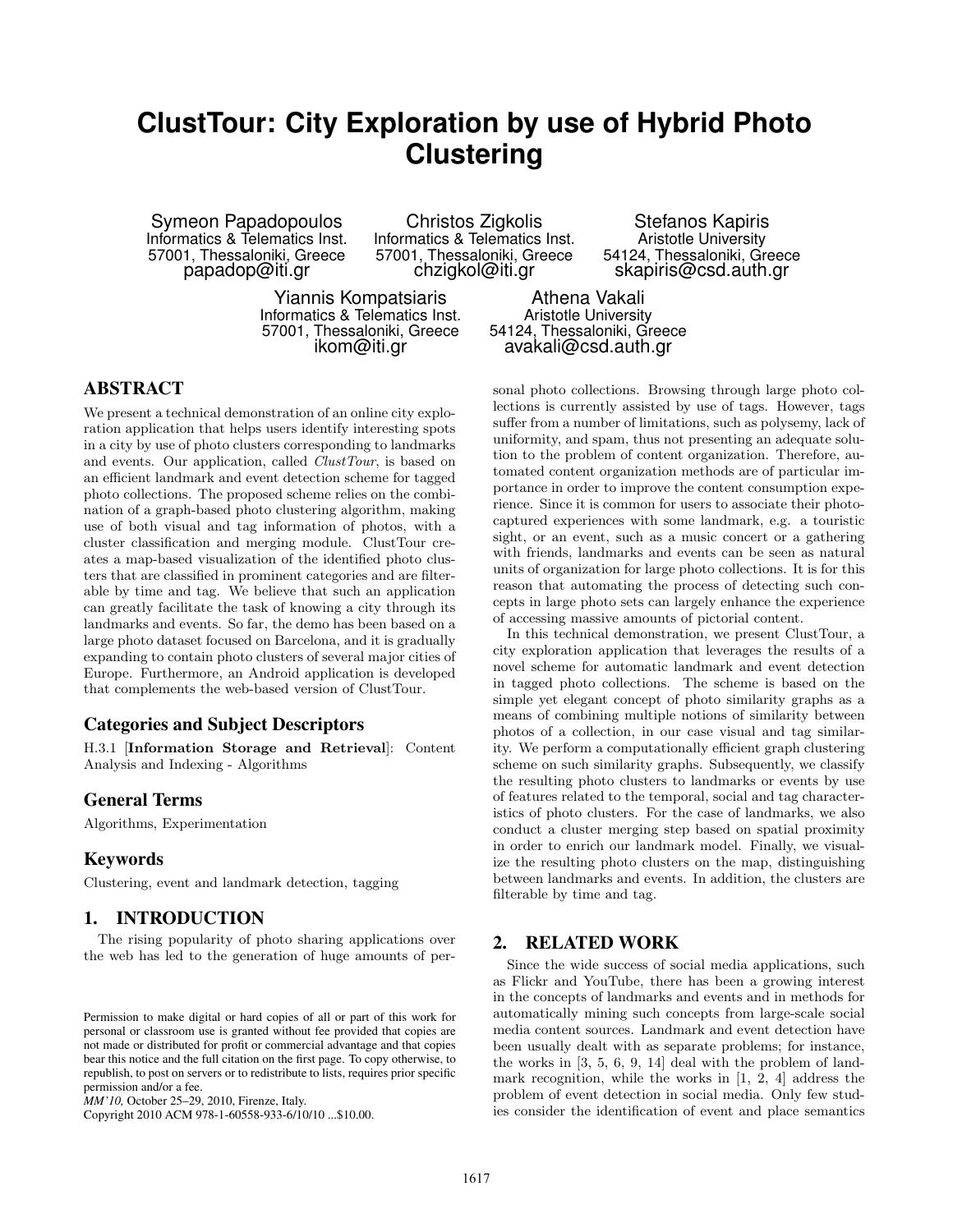as parts of the same problem [10, 11]. Our work is different from [11], since our goal is to associate landmark and event semantics to groups of photos instead of inferring such semantics for single tags. The framework underlying Clust-Tour is similar to the work presented in [10]. However, we use a more efficient photo clustering method, as well as two additional features that lead to improved landmark/event separation. On the other hand, the work in [10] performs an additional analysis step since they associate landmark photo clusters with Wikipedia articles.

# 3. LANDMARK-EVENT DETECTION

The proposed framework identifies landmarks and events in tagged photo collections. According to the framework, landmarks and events are defined to be groups of photos and their associated tags. Such groups are extracted from the original tagged photo collection by means of a graphbased clustering algorithm that operates on a hybrid photo similarity graph, including both visual and tag similarities between photos. Subsequently, the photo clusters found by this algorithm are classified as either landmarks or events. Finally, landmark clusters are merged based on their spatial proximity and labeled by use of additional tag processing.

#### 3.1 Hybrid photo clustering

The proposed photo clustering framework relies on the creation of two photo graphs representing two kinds of similarity between photos of the collection, i.e. based on their visual features and their tags, respectively. In order to create the visual similarity graph, we use the SIFT descriptors introduced in [7]. The extracted interest points were clustered into 500 words and the assignment of visual words to image features was performed by use of the Codeword Uncertainty model of [12]. The creation of the tag similarity graph is based on the co-occurrences of tags in the context of photos. Tags used in the context of many photos are considered as too generic and therefore they are not taken into account in the creation of the tag-based photo similarity graph.

Subsequently, a density-based graph clustering scheme [13] is applied on the union of these two graphs in order to identify sets of nodes (i.e. photo clusters) that are more densely connected to each other than to the rest of the network. This is achieved by use of the structural similarity measure and the concept of  $(\mu, \epsilon)$ -cores [13]. The resulting clusters were assessed to be high-quality and often correspond to meaningful real-world objects and events [8].

## 3.2 Cluster classification

Once clusters of photos have been extracted by the process described above, each cluster is classified as either a landmark or event. In order to proceed with this classification, we employ several standard classification algorithms, which use four features for each cluster. Two of these features, which constitute our baseline, were introduced in [10]: (a) the duration of the cluster in days (computed by subtracting the timestamp of the earliest photo of the cluster from the one of the most recent), and (b) the ratio of the number of unique photo creators over the number of photos in the cluster. We shall denote the first feature as  $f_1 = |D|$ , where  $|D|$ stands for the number of days spanned by the photo cluster and the second as  $f_2 = |U|/N$ , where |U| is the number of unique users contributing photos to this cluster and  $N$  is the number of photos in the cluster.

We also propose the use of two additional features that are based on the tags of the cluster photos. Since we have a set of training clusters at our disposal, labeled as either landmarks or events, we are able to create two tag profiles corresponding to the two cluster classes (landmark/event) in the form of tag frequency vectors. After deriving such tag vectors, we can identify the tags that are shared between them and then remove them from both. In that way, we end up with a tag vector consisting of "landmark-only" tags and one consisting of "event-only" tags. Then, for each cluster we can count the number of times that a tag from its images belongs to one set or another. These two counts constitute the two additional cluster features.

## 3.3 Landmark cluster merging and labeling

After the cluster classification step, we apply an additional cluster processing step on the photo clusters that depict landmarks. The need for such a step stems from our observation that many of the landmark clusters refer to the same object. In order to maximize the utility of our image organization framework, we would like all these clusters to be grouped together and be labeled with a meaningful name. For that reason, we use the spatial proximity between clusters (which we know through the geotagged photos contained in them) to merge them in meta-clusters. Furthermore, in order to assign a meaningful label to each meta-cluster, we aggregate their tags and select the five most frequent per meta-cluster as its label.

#### 4. EVALUATION

We conducted our experiments on a set of 207,750 geotagged photos located in and around the city of Barcelona. Starting from these photos, we first formed the photo similarity graphs according to the process described above. Three photo similarity graphs were created for representing the visual, tag and hybrid similarity between photos respectively. Subsequently, we performed clustering on each of the three graphs. The numbers of extracted clusters were 867, 1,773 and 2,056 for the visual, tag and hybrid photo similarity graphs respectively.

We first assessed the quality of the derived clusters based on a subjective user evaluation. To this end, 20 random clusters extracted from each similarity graph were subjected to evaluation by a set of 20 users, who were asked to assess the degree of relevance between photos of the same cluster. The study indicated with substantial inter-annotator agreement that the clusters produced by the hybrid similarity graph comprise images that were judged as more relevant to each other (in terms of F-measure) than the clusters derived solely based on visual or tag similarity.

Subsequently, we also made sure that the produced clusters are suitable for the task of landmark/event classification. For this, we asked two users to look at the photos of some clusters and provide a characterization of landmark or event at the level of photo, i.e. to decide whether each photo (seen in the context of the rest of the cluster photos) depicted a landmark or an event. For each cluster we computed the percentage of photos that were annotated as landmarks and events. Aside one cluster, for all other clusters both annotators classified the large majority of photos to only one of the two classes (landmark/event).

Subsequently, we annotated all 2,056 photo clusters derived from the hybrid similarity graph. Each photo cluster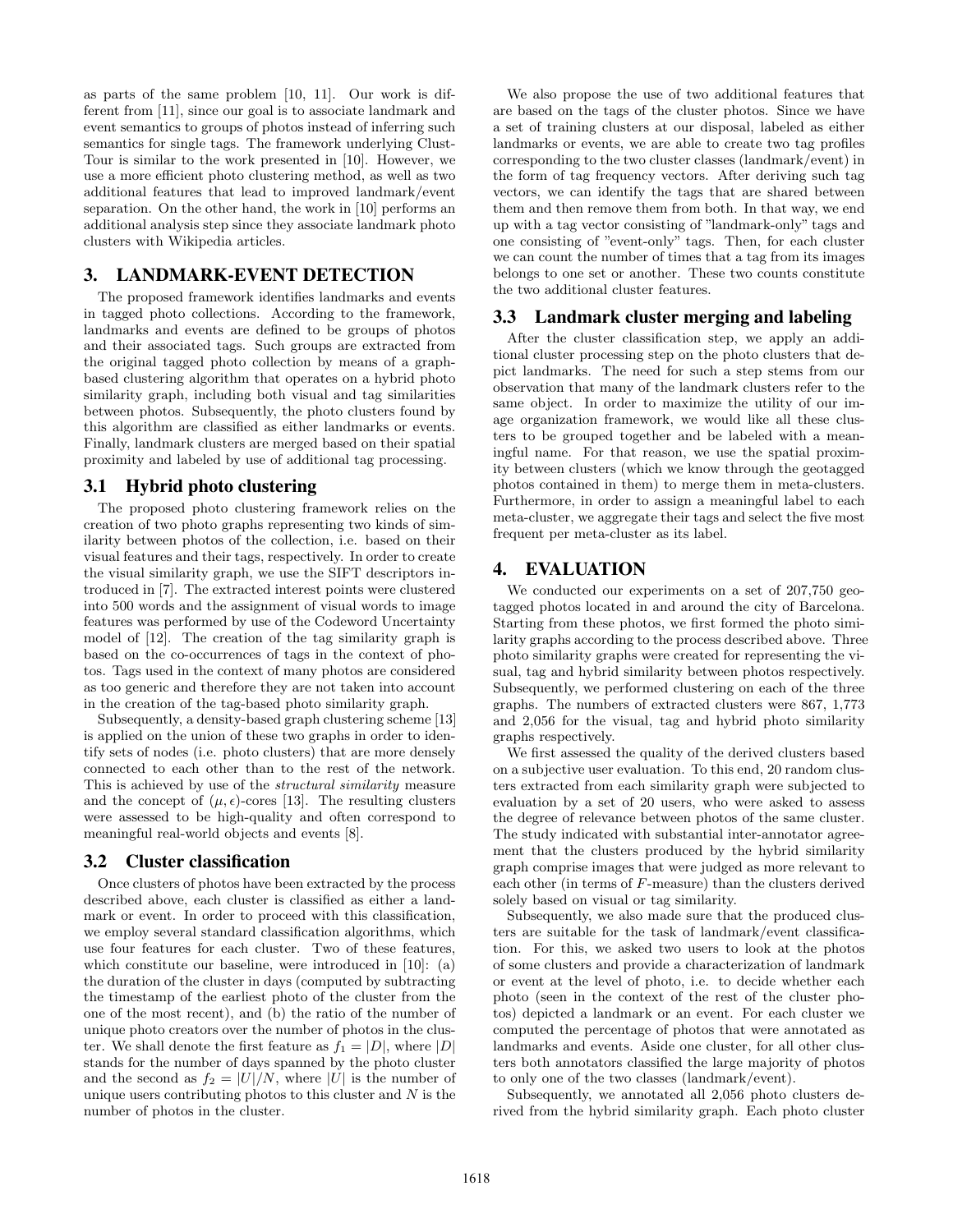

Figure 1: The ten most prominent landmarks in Barcelona that were identified by ClustTour.

could be classified as landmark or event, but it was also possible to assign no class to the cluster in case the cluster did not contain photos related to some specific entity (be that a landmark or an event). Out of the 2,056 clusters, 969 as landmarks, 636 were marked as events, and 451 were left unassigned. Subsequently, we trained four classifier variants (two based on  $k$ -NN and two on SVM) using landmarks/events as the classes of interest (we left out the unassigned clusters). We tested their classification performance with ten random 50-50 and 66-33 splits and compared the performance achieved by use of the two cluster features of [10] and by use of our extended feature space. In all cases we observed significant improvement in the classification performance by use of our extended features. In some cases, the performance (absolute) difference exceeded 20% in terms of F-measure. The maximum attained F-measure by use of the SVM classifier (with RBF kernel) and our extended feature space was 87%.

Finally, following the approach discussed in subsection 3.3, we formed the spatial proximity graph containing the photo clusters corresponding to landmarks. The graph comprises 590 nodes and 10,849 edges. By clustering this graph, we obtained 38 meta-clusters. Examination of these meta-clusters revealed that 34 of them corresponded to well-known landmarks or points of interest in Barcelona. Five out of the 34 well-recognized meta-clusters were found to contain photo clusters that did not correspond to the landmark of the meta-cluster (they were placed in the same meta-cluster due to their spatial proximity with the geographical cluster center). Figure 1 illustrates the location of the top ten landmark meta-clusters detected by this step along with a photo and a tag automatically selected for each one of them.

We also conducted a manual classification of the identified events. The most prominent categories of events in the dataset of our study were music (43.1%), personal events, e.g. going out with friends (9.3%), conferences (6.5%), traditional/local events  $(4.6\%)$ , racing  $(3.3\%)$ , sailing  $(2.8\%)$ , football  $(2.6\%)$ , festivals  $(2.4\%)$ , expositions  $(2.3\%)$ , dancing acts (1.5%) and theatrical plays (1.5%). Figure 2 presents four such event examples. Future work targets at the automatic classification of events into such categories by use of the event photos' textual metadata (title, tags, description), which is challenging due to the diverse and location-based particularities of event-related vocabulary.



Figure 2: Example events detected by ClustTour.

## 5. DEMONSTRATION

We exploit the identified landmark and event clusters in a web-based application that facilitates the exploration of a city by visualizing the clusters on the map<sup>1</sup>. Figure 3 illustrates the interface of the application. Each cluster is represented by a marker that, upon click, pops up four sample thumbnails of its photos and a set of characteristic tags. There is also a thumbnail list at the bottom of the screen (navigation thumbnails), one per cluster, which, upon click, center and place a circular focus around the cluster. Since there are numerous clusters for the whole city, they are presented in a faceted way. On the top level, there is a distinction between landmark and event clusters. Landmark clusters are relatively few, so it is possible to show all of them on the same map (e.g. Figure 3 shows the 20 most prominent landmarks of Barcelona). If a user zooms in, each cluster is expanded to its contained photos. Photo markers are color coded according to the cluster they belong to.



Figure 3: Elements of ClustTour UI: (a) facet selection (e.g. landmarks, music, conference, etc.), (b) tag filter, (c) time filter, (d) navigation thumbnails, (e) cluster summary, (f) focused cluster.

Due to the large number of event photo clusters per city,

<sup>&</sup>lt;sup>1</sup>A video showcase of the web application is available on youtube: http://www.youtube.com/watch?v=D9WqN\_fm0k4.